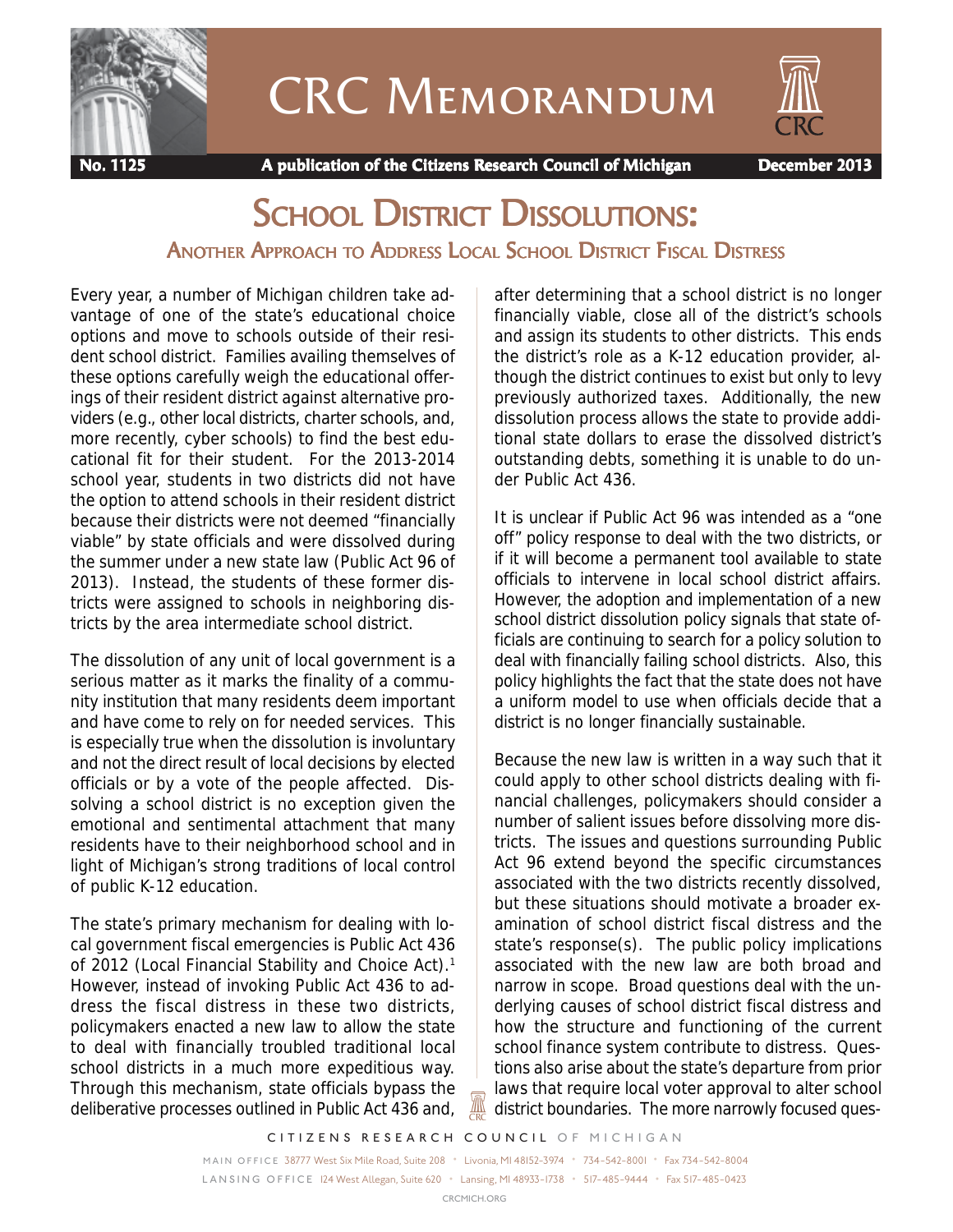tions touch upon implementation issues surrounding the dissolution of school districts and factors that are important to consider, but are not contemplated in the new law.

## **Background: Fiscal Distress and the State's Response**

Although not widespread, an increasing number of Michigan school districts are dealing with fiscal distress. The causes of fiscal distress are many, and any number of factors can be at work in a given situation. While each district's situation is unique, some factors, such as declining enrollment, rising retirement costs, and per-pupil funding cuts, can become particularly problematic under the current financing model.<sup>2</sup> District enrollment losses are attributable to statewide population trends over the recent decade (Michigan was the only state to lose population between 2000 and 2010 and its schoolThis memorandum seeks to shed light on the questions and considerations raised by the enactment of Public Act 96 to help guide future state policy responses to school district fiscal distress.

age population declined by almost 13 percent from 2000 to 2012) as well as policy decisions that have increased competition for students among districts.

Michigan's system for funding school operations ensures that funding follows the student to the district ("district" meaning both traditional public schools and charter schools) of his/her choice. If school choice results in a net reduction in students from a district, the district realizes an overall funding reduction. The finance system is structured such that districts are required to absorb these revenue losses by reducing

#### **Here Today, Gone Tomorrow:**

**What Happened to the Buena Vista and the City of Inkster School Districts?**

In July 2013, the state superintendent of public instruction took the unprecedented step of dissolving two local school districts (Buena Vista and the City of Inkster) after the superintendent and the state treasurer determined that both districts met all the conditions of a new state law triggering a dissolution, including being deemed no longer financially viable. Both districts operated full K-12 programs. The financial problems leading to these dissolutions were prompted by consistent declining enrollments, deficit budgets, staff turnover, and fiscal mismanagement. The specific criteria and authority for dissolving local districts is contained in Public Act 96 of 2013, which took effect in July. The dissolutions closed all the schools in these two districts and ended their roles as K-12 education service providers. However, they will continue to exist as separate taxing entities only for the purposes of levying previously authorized taxes. These unique taxing entities will cease to exist when the districts' outstanding debts are retired.

The intermediate school districts (ISD) in which both districts were located effectively divided up the geographic territory of each district and allocated it, along with the students residing in those territories, to surrounding local school districts. The property and student reassignments were effective with the start of the 2013-14 school year. The ISDs also assigned the dissolved districts' records, school buildings and other real property, and funds to the other receiving districts. Officials of the receiving districts (e.g., elected boards and district leadership) determine if, and how, to employ the physical assets of the dissolved districts. All the schools and the related programming of the Buena Vista and Inkster school districts were closed and the former students are being educated in the receiving districts' schools using their programming. Students from the Buena Vista School District were assigned to – the Saginaw City School District, Bridgeport-Spaulding School District, and Frankenmuth School District, while former students of the School District of the City of Inkster were assigned to – the Romulus School District, Taylor School District, Wayne-Westland School District, and Westwood School District.

#### CRC BOARD OF DIRECTORS

₩

JEFFREY D. BERGERON, Chair TERENCE M. DONNELLY, Vice Chair ALEKSANDRA A. MIZIOLEK, Treasurer MICHAEL G. BICKERS BETH CHAPPELL RANDALL W. EBERTS EUGENE A. GARGARO, JR.

JOHN J. GASPAROVIC INGRID A. GREGG JUNE SUMMERS HAAS MARYBETH S. HOWE NICK A. KHOURI DANIEL T. LIS KRISTEN McDONALD

MICHAEL P. McGEE PAUL R. OBERMEYER BRIAN PETERS KEVIN PROKOP JAY RISING LYNDA ROSSI KELLY ROSSMAN-McKINNEY JERRY E. RUSH CANDEE SAFERIAN TERENCE A. THOMAS, SR. KENT J. VANA THEODORE J. VOGEL JEFFREY P. GUILFOYLE, President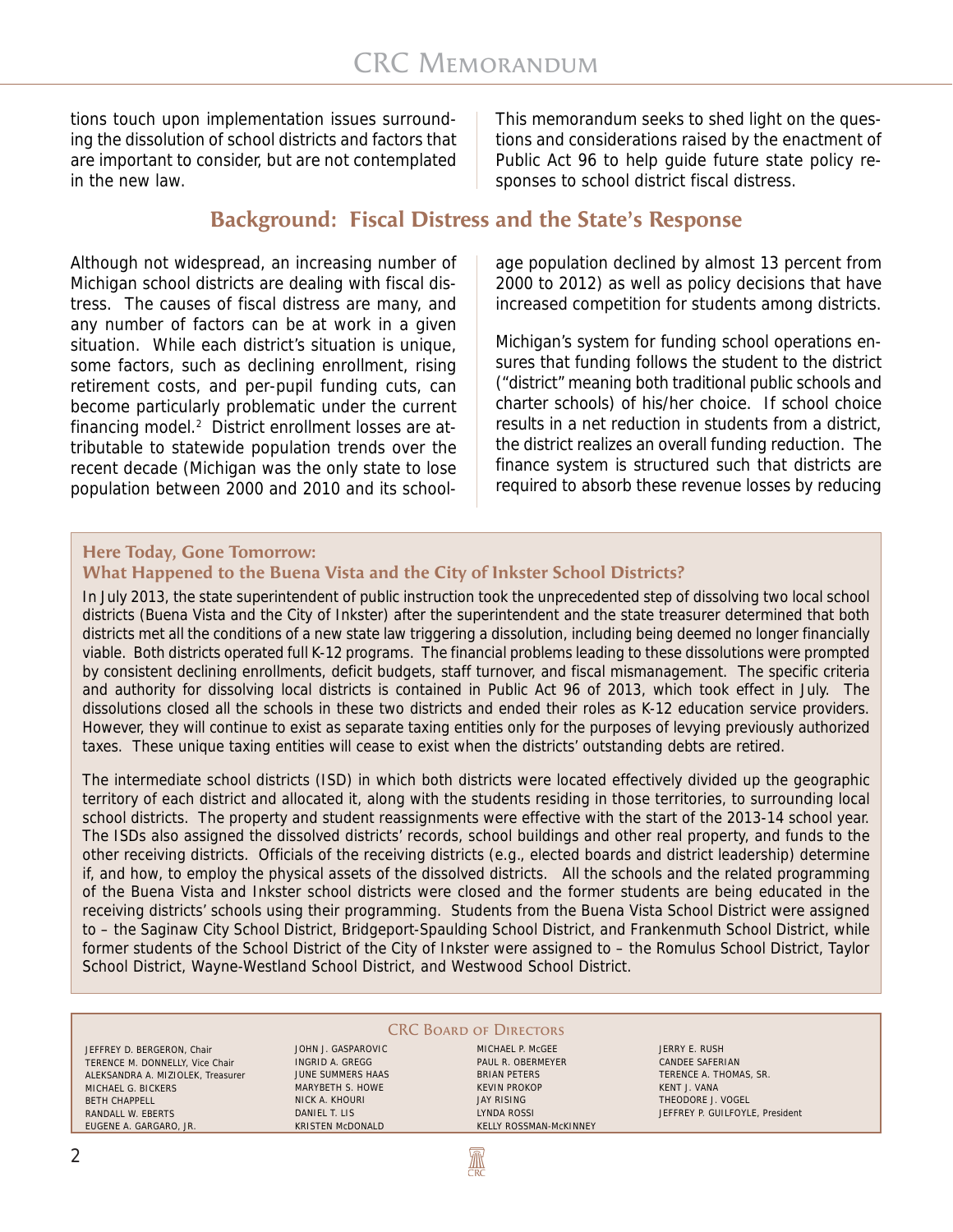expenditures, or by tapping into rainy day reserves, to maintain operating budget balance. School districts have almost no authority to raise additional revenue from local sources under the highly centralized system. Sometimes the revenue drop is significant and often the reduction in district expenses accompanying enrollment losses, in the aggregate initially, is far less than the amount of the revenue decline. Further complicating matters is the fact that district labor costs are largely determined by collective bargaining agreements that may be difficult to modify in the short run. The challenge for districts is to achieve a balanced budget without adversely affecting basic academic or other programs (e.g., gifted and talented, music, athletics, etc.) since this could lead to further enrollment losses and thus continued fiscal distress.

In addition to the challenges created by a finance system that relies so heavily on annual enrollment variations to determine total district funding, policy decisions have contributed to enrollment changes in many districts. In recent years, policymakers have expanded school choice options by allowing more and different educational service providers. These new policies offer students and families an important option to "vote with their feet" and flee schools that are perceived to be financially or academically failing. Motivated students and their families are no longer trapped in failing schools.

The per-pupil funding that districts receive from enrolling additional students is often greater than the marginal costs associated with providing educational services to these students, thus creating a financial incentive to compete for students. Competition among providers for students, especially in some urban areas of the state, is fierce and can result in substantial enrollment losses in a fairly short period of time. As students depart and take their funding with them to another provider, the school finance system does not provide any mechanism to cushion the immediate financial blow to the district that the student leaves.

Even in well-run school districts, managing declining resources caused by enrollment losses can be difficult. School districts face fixed (or semi-fixed) costs for building lighting and heating, employing teachers, and staffing ancillary school services (instructional support, transportation, administration, etc.). Generally, departing students are from all grade levels and, in larger districts, spread across multiple buildings, which creates challenges for school districts that have to respond by "managing down" to meet reduced resource levels. Thus, rarely can a district respond by closing a single classroom.

Other factors contributing to school financial troubles include poor financial management, frequent and disruptive turnover of key administrative staff, and poor leadership and oversight of district performance by elected district officials. In some instances, elected district leaders are unwilling to make the difficult choices to balance spending with available resources; while in other cases, leaders are simply unable to effect budget changes in a timely fashion because the size of an overall revenue drop can be quite severe and the major expenditure category (labor) is relatively fixed in the near term. Districts can use unrestricted reserves to help moderate significant revenue losses in the short run; however, they are unable to rely on these one-time resources as a longterm solution to chronic ongoing fiscal imbalance.

Numerous state laws and constitutional provisions are intended to prevent school district fiscal distress from occurring. These laws require certain actions of school officials and outline the oversight powers of the state, primarily the state treasurer but also the superintendent for public instruction. For example, the Uniform Budget and Accounting Act (Public Act 2 of 1968) requires that school districts enact and maintain balanced budgets and that no expenditure can be made without an appropriation. These provisions are intended to prohibit deficit spending by districts.

When districts do enter a deficit situation, the Michigan Department of Education takes on key oversight and monitoring roles to assist districts in moving out of deficit. Deficit districts are required to develop deficit elimination plans (DEP) and gain plan approval from the department. In most cases, plans must seek to eliminate the deficit within a two-year period, although the superintendent of public instruction can extend this period. It is noteworthy that throughout the DEP process, the state, while providing considerable technical assistance, cannot provide deficit districts with additional funds to help them solve their financial problems. Instead, local officials are required to reduce expenditures and adopt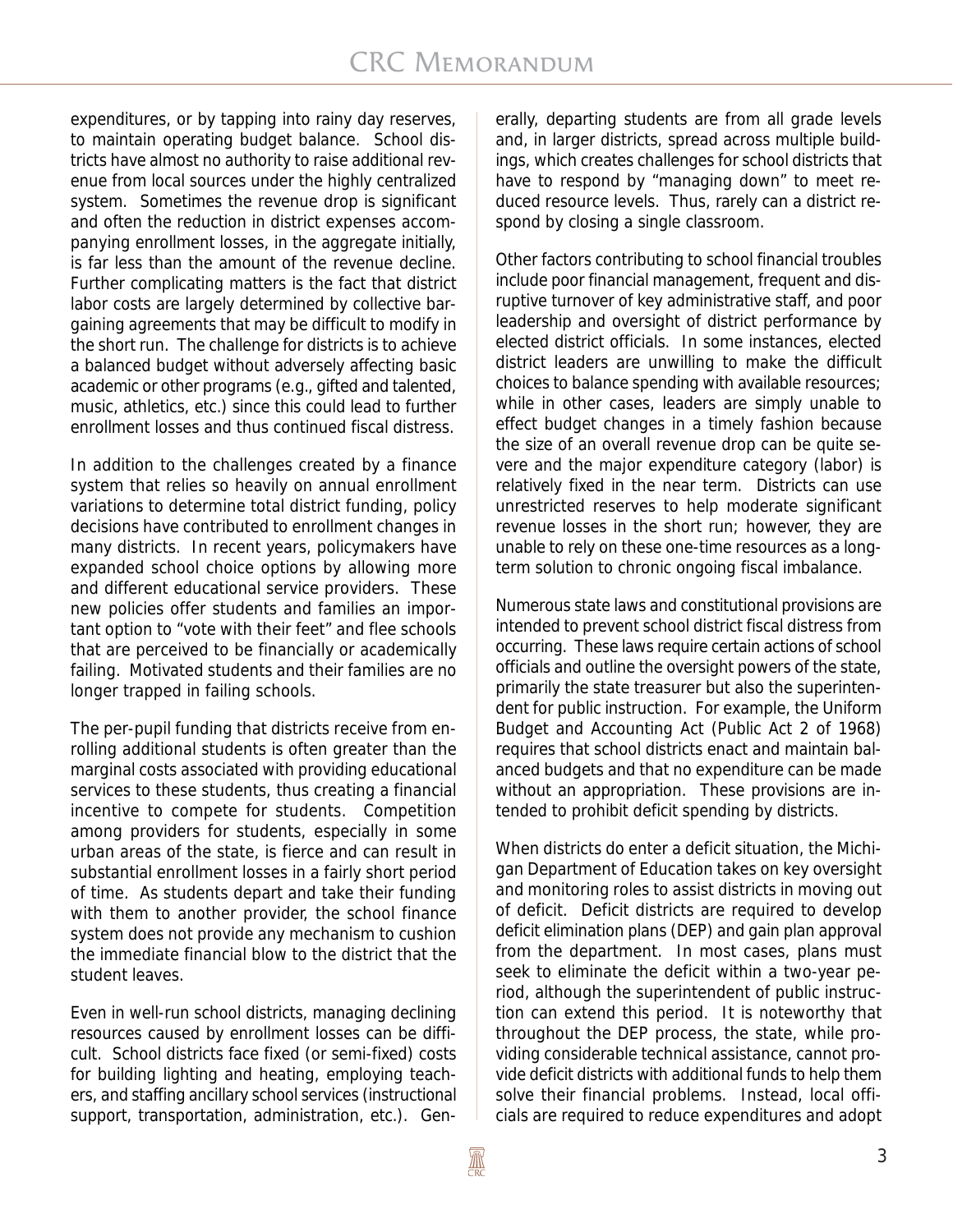management and budgeting reforms to eliminate a deficit. Many districts have successfully exited deficit status through the DEP process.

In general, the state, through various legal provisions, has attempted to provide a structure within which schools must operate financially. The state has provided broad financial oversight and it has attempted to provide a structure for assisting school officials to address problems that have led to fiscal distress. Despite these efforts, the state has not

been able to devise a perfect system that prevents fiscal distress from occurring.

Since 1990, the state has had a tool at its disposal to intervene in the financial affairs of school districts. Public Act 72 of 1990, the Local Government Fiscal Responsibility Act, incorporated the provisions of a previous state law that applied to general purpose local governments and extended the provisions, with some modification, to school districts. The state's basic authority under Public Act 72 to directly inter-

#### **District Dissolution under the Emergency Manager Law**

In the summer of 2012, the Muskegon Heights and City of Highland Park school districts were effectively dissolved; however, this occurred before the passage of Public Act 96. These dissolutions occurred under the state's emergency manager law (Local Government and School District Fiscal Accountability Act) in effect at the time.<sup>a</sup> The stateappointed emergency manager of the two districts, as part of the financial and operating plans for the respective districts, converted both districts to new charter school systems and turned the delivery of educational services over to private entities. In effect, the emergency manager "charterized" the entire districts. The manager's actions dissolved the existing local public school districts, at least as educational services providers, and replaced them with entirely new "charter districts."<sup>b</sup> However, unlike the most recent dissolutions under Public Act 96, the decision to dissolve the two districts was not based on an explicit state dissolution policy because such a policy did not exist at the time. Instead, these dissolutions were part of the manager's financial and operating plans.

Chartering an entire local school district provides an emergency manager with additional resources to satisfy debts. Specifically, the manager is able to use the proceeds from the 18-mill local school operating tax for deficit reduction.<sup>c</sup> This is possible because of the financing mechanics of the state per-pupil foundation grant program; the per-pupil foundation grant for a "charter district" (just like the foundation grant for an individual charter school) is financed 100 percent from School Aid Fund dollars. Through this mechanism, an emergency manager is able to redeploy the annual local operating tax for deficit reduction. An emergency manager is able to repurpose the annual 18-mill tax without gaining approval from local electors, state lawmakers, or state officials (state treasurer or state superintendent of public instruction).<sup>d</sup>

Because the per-pupil foundation grant for a school district converted to a "charter district" is financed entirely from a fixed pot of School Aid Fund dollars, fewer dollars will be available to distribute to all other districts in the state. Thus, the additional state funds used to replace local dollars for the per-pupil foundation grant in a "charter district" effectively result in a state authorized bailout at the expense of all other districts. $e$ 

a Both districts were under the control of a state-appointed emergency manager through the Local Government and School District Fiscal Accountability Act (Public Act 4 of 2011). Public Act 4 was overturned by state electors at the November 2012 general election and replaced by the Local Financial Stability and Choice Act (Public Act 436 of 2012).

<sup>&</sup>lt;sup>b</sup> The districts remain in existence as a legal entity for purposes of: 1) paying financial obligations; 2) levying and collecting taxes; 3) serving as a charter school authorizer; and 4) conducting school elections.

c Both districts received loans from the Local Emergency Financial Assistance Loan Board in June 2012 to immediately liquidate their accumulated deficits and pledged the future proceeds from the local 18-mill school operating tax for loan repayment.

<sup>&</sup>lt;sup>d</sup> An emergency manager is able to use the 18-mill tax only until the authorization to levy the tax expires, at which time the manager may seek voter approval to reauthorize the tax if the district's deficit has not been eliminated.

<sup>&</sup>lt;sup>e</sup> Citizens Research Council of Michigan, State Bailouts to Erase School District Accumulated Deficits, CRC Memorandum No. 1113, June 2012.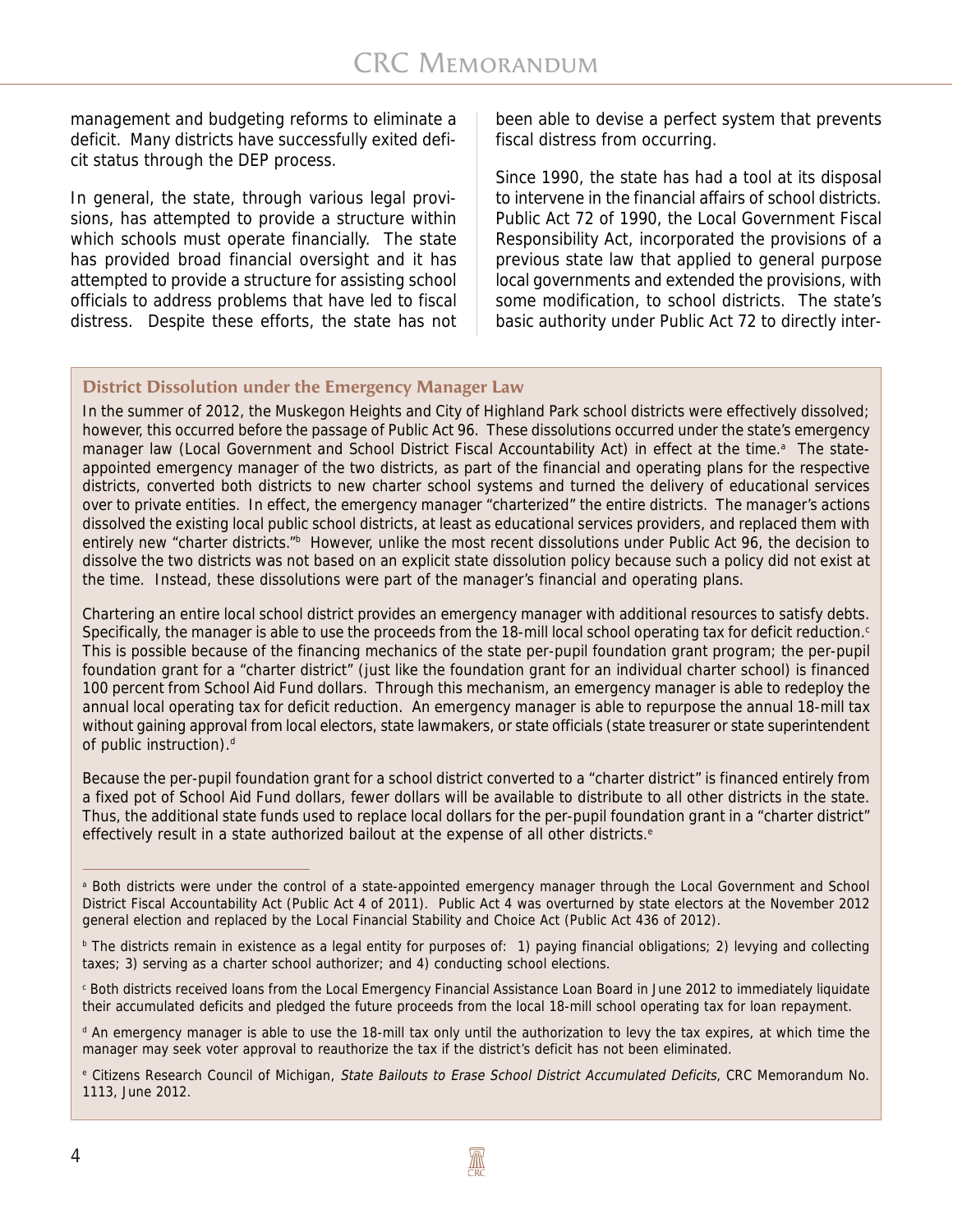vene to help address school districts' financial problems has continued through Public Act 4 of 2011 and now Public Act 436 of 2012, the Local Financial Stability and Choice Act.<sup>3</sup> Significantly, both Public Act 4 and Public Act 436 extended increased authority and power to emergency managers to address local fiscal distress, including the authority to unilaterally modify or terminate existing contracts, suspend collective bargaining agreements, and transfer or sell assets, including closing schools and selling school property. Additionally, Public Act 436, and Public Act 4 before it, grants emergency managers authority for all district academic operations, which often play an important role in the development of fiscal distress.

Thus, for over twenty years and through three iterations of the same basic legal framework, state policy has allowed direct state intervention to address local school district fiscal distress in those isolated instances where preventative measures, including state oversight and the provision of technical assistance, have not deterred financial problems from developing. Under each version of the state's emergency manager law, the state government has not provided additional funds to schools to assist them with their financial problems. Instead, state law has consistently required that fiscal emergencies be addressed within the resources available by relying on spending cuts and implementing management and budget reforms. Two notable exceptions here in-

#### **How Dissolutions Work under PA 96**

Public Act 96 establishes a new procedure for dissolving an entire school district. The older method, which still exists, requires district dissolution when there are not enough people in a district qualified to hold office or willing to serve. Under the new method, a district would have to be dissolved if the state superintendent of public instruction and the state treasurer, after consulting with the intermediate school district (ISD) where the subject district is located, determine that all of the following conditions apply:

- The district was required to submit a deficit elimination plan and the district either failed to do so or does not have capability to implement the plan and deliver basic educational services;
- The district is deemed to be not financially viable ("Financially viable" means that a school district has the financial resources to carry out at least the educational program required by law and pay its existing debts as they become due taking into consideration the projected enrollment, cash flow, revenues, and borrowing capacity of the school district.);
- The district has an enrollment of at least 300 pupils and no more than 2,400 pupils;
- The district experienced an enrollment decline of at least 10 percent for the most recently completed school year;
- The district began the current school fiscal year in deficit and is projected to end the year with a greater deficit; and
- The district has not consolidated with another district in last 12 months.

If state officials determine that all of the above conditions apply, the ISD in which the school district is located, or the state superintendent of public instruction if the ISD requests, is required to dissolve the district and attach its territory to one or more other school districts. In deciding how to attach the dissolved district's territory (and pupils) to another district(s), the ISD or the state superintendent is required to take into account the number of students from the dissolved district and from the receiving district that qualify for free and reduced price lunch, receive special education services, and receive at-risk services. Within 60 days (21 days for districts dissolved in 2013), the dissolved district must account to its ISD for all records, funds, and property, and then make an equitable distribution of such to each receiving district.

If a dissolved district has outstanding debt, it is required to retain a limited separate identity and maintain a separate taxing unit for the purposes of levying a dedicated (i.e., previously authorized) debt service tax until the debt is retired or refunded. Also, the school operating millage (i.e., 18 mills on non-homestead property) would continue to be levied to repay the debts of the dissolved district. If the dissolved district levies a sinking fund millage, the ISD is required to levy the tax and distribute the proceeds of the tax to each receiving district that operates a school building of the dissolved district.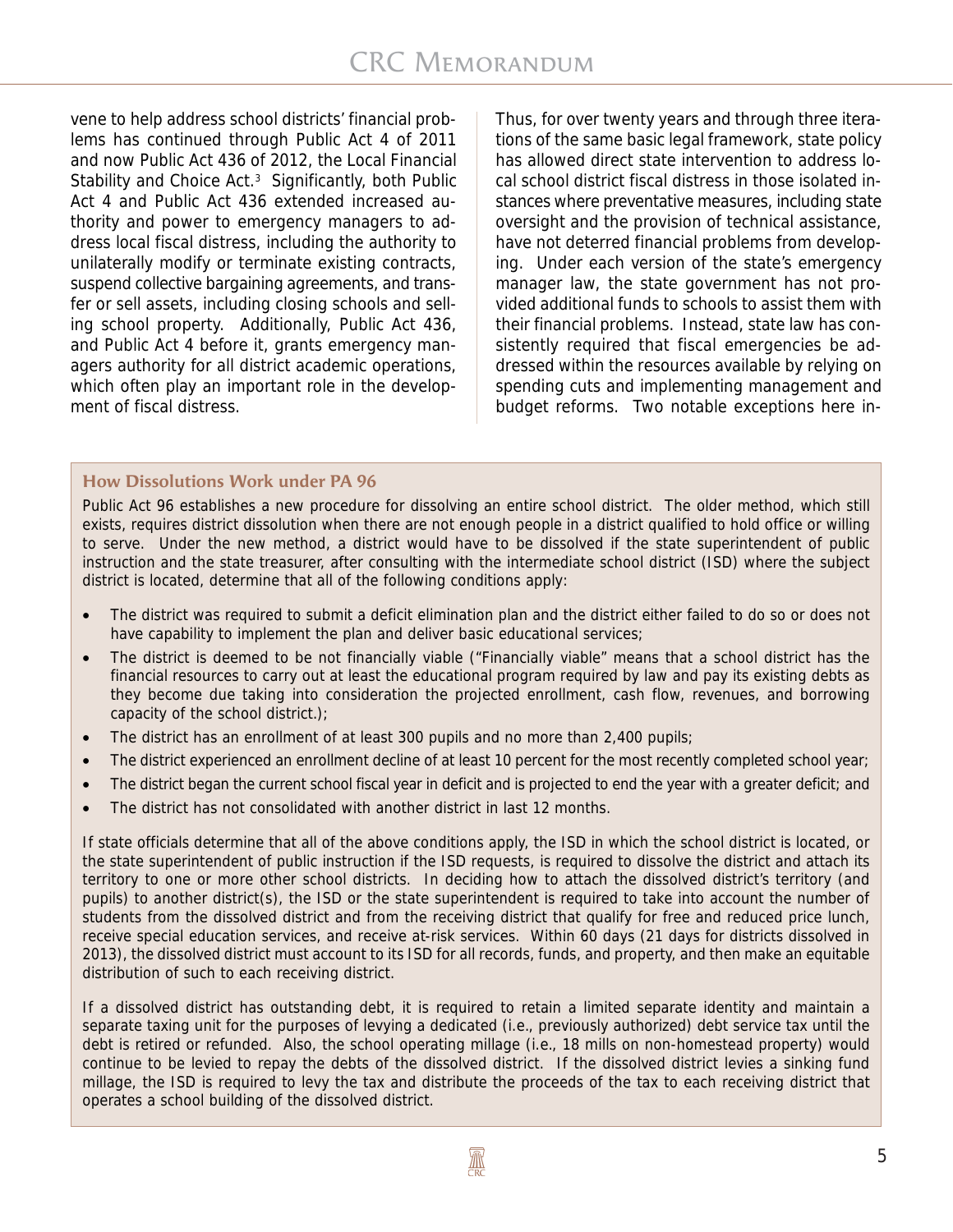clude the 2012 conversions of two local public school districts (Muskegon Heights and Highland Park) to charter school districts. In these cases, the emergency managers took advantage of the mechanics of the per-pupil foundation grant program to gain access to additional resources to address the fiscal distress in the districts (discussed above).

As noted above, Public Act 96 of 2013 was enacted to address a subset of local school districts dealing with fiscal distress. This law represents another approach, separate from state's main vehicle for intervention, for the state to directly intervene in school district financial affairs. The state's emergency manager law's primary goal is to rectify a local financial emergency without dissolving the governmental unit. Even under the municipal bankruptcy option allowed under the current emergency manager law, a school district will remain in existence before, during, and after the bankruptcy process. In contrast, the first step to address a financial emergency under Public Act 96 is to dissolve a school district, close its schools, and end its role as an education provider. In fact, the only thing that remains of a dissolved school district is its authority to continue to levy previously authorized taxes in order to satisfy outstanding debts.

# **Justifications for a New School District Dissolution Policy**

Policymakers had a number of reasons for pursuing a new policy that would allow for state dissolution of school districts. The most apparent and pressing motivation for the new authority was the financial condition of a handful of school districts and concerns about their ability to deliver educational services to their students. A less apparent rationale was the constitutional mandate that state government provide a free public K-12 education to all students. Other legitimate goals included protecting the state's credit worthiness and ensuring accountability for state taxes shared with school districts.

#### **Charter Revocation for Academic Performance**

While many traditional local school districts in financial distress also face pressing academic challenges, and poor academic performance may exacerbate fiscal distress, academic performance alone cannot serve as grounds for the dissolution of an entire local school district under Public Act 96. Persistently poor academic performance can lead to the closure of an *individual* school within a district; this intervention option is available to schools identified in the lowest achieving five percent of all schools statewide, called "priority schools". Alternatively, a "priority school" can be assigned to the statewide reform school district.<sup>a</sup> Designation as "priority school" can involve considerable loss of local control over school management and governance issues.

In contrast, state law does authorize the state superintendent of public instruction to require the revocation (effectively a dissolution) of a charter for a public school academy because of poor academic performance.<sup>b</sup> The Revised School Code requires a charter school authorizer to revoke the contract of a public school academy if it is notified by the state superintendent of public instruction that a public school academy that has been operating for at least four years; is currently in the lowest achieving five percent of all schools; and has not achieved Adequate Yearly Progress under the federal No Child Left Behind Act for six consecutive years (i.e., the school is in the second year of restructuring under the federal law). Upon receiving this notification, an authorizer is required to amend the charter of a public school academy to eliminate its authority to operate at the end of the school year. This action effectively dissolves the charter school by authority of the state superintendent. Although charter school authorizers almost always step in to take corrective action before such a dissolution, there have been limited instances where public school academies have been dissolved for academic reasons.

a Michigan's statewide reform school district is the Education Achievement Authority. Currently, only 15 schools in the City of Detroit have been assigned to this district, representing a portion of the Detroit-based schools identified as the lowest-performing five percent of all schools in the state. Plans have been announced to expand the district to include schools outside Detroit in the future.

b MCL 380.507(5)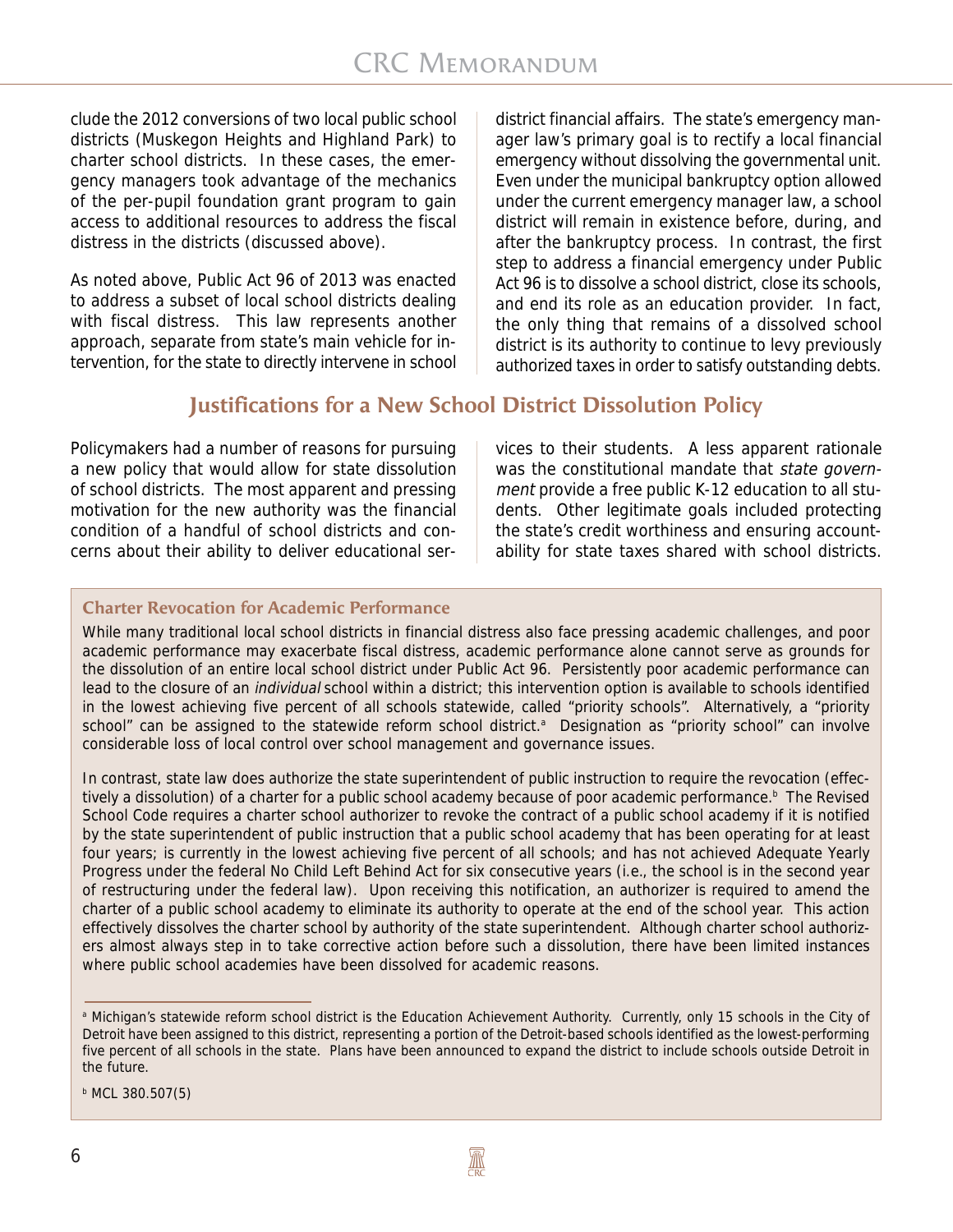Also, Public Act 96 may have been motivated by the state's recent policy goal to pursue the consolidation of government services or the wholesale merger of entire governments.

#### **Fiscal Distress and the Ability to Deliver Educational Services**

A primary justification for a policy to allow for state dissolutions of locally controlled school districts was the financial condition of certain districts. Lawmakers were prompted by the fiscal distress in a handful of districts and these districts' ability to deliver a full year's basic educational program.<sup>4</sup> Specifically, the policy discussion was spurred when the Buena Vista School District was forced to close for two weeks in May 2013 after being unable to pay its employees.<sup>5</sup> The district was able to reopen and complete the school year after the state released funding following approval of a deficit elimination plan. It is important to point out that while Public Act 96 was motivated by the immediate circumstances in a couple districts, the law is not limited to just these districts. Many more school districts are currently in fiscal distress and could potentially become subject to the dissolution process absent corrective actions.

Despite numerous statutory provisions to prohibit deficit spending, a growing number of districts are ending their fiscal years in deficit.<sup>6</sup> The media's and the public's attention tend to focus on districts with operating deficits (approximately one in 10 local districts according to the Michigan Department of Education) because these districts represent those facing the most serious fiscal challenges at the present time. However, many more districts are challenged, and may be teetering on the brink of deficit.

The number of districts facing distress has been growing in recent years according to data compiled from school finance reports and analyzed by Munetrix.7 **Chart 1** shows the percentage of local school districts in each category of "fiscal stress;" districts with red shaded scores are the most stressed, followed by blue and then green. Since 2008, the bands of red and blue shaded districts have expanded while the green band has contracted.

The data presented by Munetrix is corroborated by information collected by the Michigan School Business Officials and contained in **Table 1**. It is clear that the fiscal strength of many districts is deteriorating. As the number of districts in deficit grows

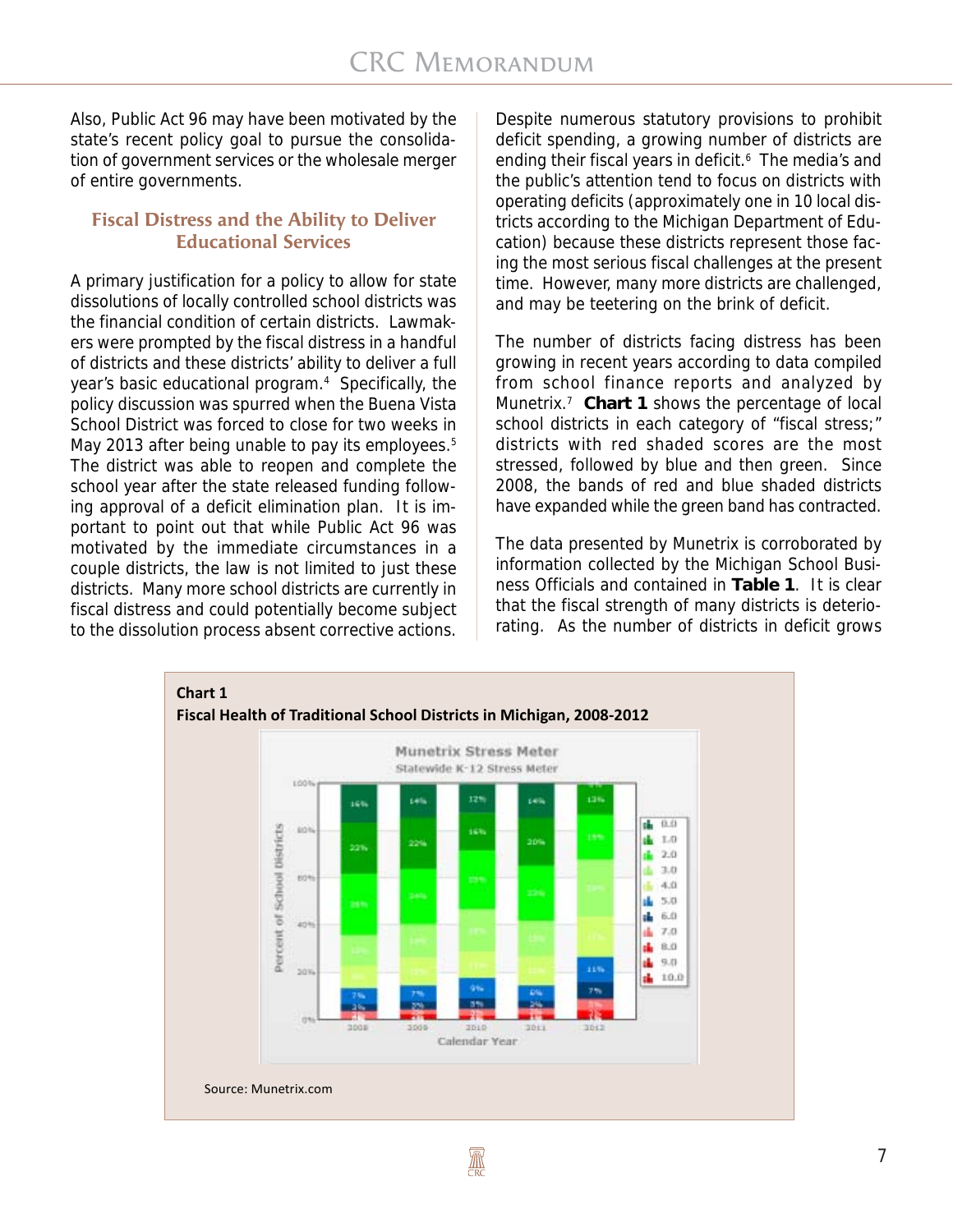| <b>Table 1</b><br>Number of Local School Districts by Fund Balance Amount: 2006-07 to 2011-12 |         |         |         |         |         |         |
|-----------------------------------------------------------------------------------------------|---------|---------|---------|---------|---------|---------|
| <b>District Fund Balance</b><br>as Percent of Revenue                                         | 2006-07 | 2007-08 | 2008-09 | 2009-10 | 2010-11 | 2011-12 |
| 0\% to 5\%                                                                                    | 56      | 57      | 63      | 73      | 44      | 50      |
| 5% to 10%                                                                                     | 120     | 106     | 108     | 99      | 101     | 117     |
| 10% to 15%                                                                                    | 114     | 114     | 119     | 131     | 127     | 136     |
| Above 15%                                                                                     | 237     | 249     | 231     | 211     | 237     | 199     |
| Statewide Average                                                                             | 11.8%   | 10.8%   | 9.3%    | 7.2%    | 8.4%    | $9.0\%$ |
| Memo: Districts in Deficit                                                                    | 21      | 21      | 29      | 36      | 41      | 47      |
| Source: Michigan School Business Officials; Michigan Department of Education                  |         |         |         |         |         |         |

(from 21 in 2006-07 to 47 in 2011-12), the average fund balance (measured as a percent of district revenues) for all districts statewide is declining.

The amount of unrestricted fund balance is one of the many measures of school district fiscal health and is considered a critical factor in financial planning and budgeting; however, there is no absolute "right answer" when it comes to the appropriate amount of reserves that a school district should maintain. The Government Finance Officers Association suggests that an appropriate level is 15 percent of revenues or expenditures. The final decision about the amount of fund balance is reserved for local school officials. In Fiscal Year 2013, the State of Michigan had unrestricted reserves in its rainy day fund of approximately 2.5 percent of total General and School Aid Fund revenue. The governor has stated that he would like to see the state build up its unrestricted reserves to an amount equal to six to eight percent of revenue.

The state's decision to seek a policy whereby districts can be dissolved for financial reasons is intended to help avoid circumstances where struggling districts are forced, or threaten, to close before the end of a school year. Such early closures have been initiated recently, but avoided only because of extraordinary steps taken by state officials. Policymakers believe that empowering the state treasurer and state superintendent of public instruction to take preemptive action to close districts (before a new school year begins) will help avoid the disruption that students and families must endure when their district effectively runs out of money in the middle of the school year and is unable to provide the required services. Public Act 96 was motivated by the belief that the state's current processes for dealing with fiscal distress are inadequate and that state officials need additional tools to solve chronic problems.

#### **Constitutional Mandate**

The Michigan legislature's interest in a new law allowing for school district dissolutions has its roots in the Michigan Constitution. The Constitution singles out education as a uniquely important government function by devoting an entire article to education (Article VIII). Maintaining and financing a public elementary and secondary education system is a state government responsibility under the Constitution. While state government discharges this responsibility through local school districts, it is the state that is ultimately accountable for providing students with K-12 education services. State government provides policy direction, funding, and oversight in pursuing this responsibility. The state's responsibility for K-12 education rests with the legislature, the governor, and the independently elected State Board of Education (and the superintendent of public instruction appointed by the Board). The Michigan Constitution delineates various roles and responsibilities for each, but it entrusts the legislative branch with primacy with respect to public K-12 education.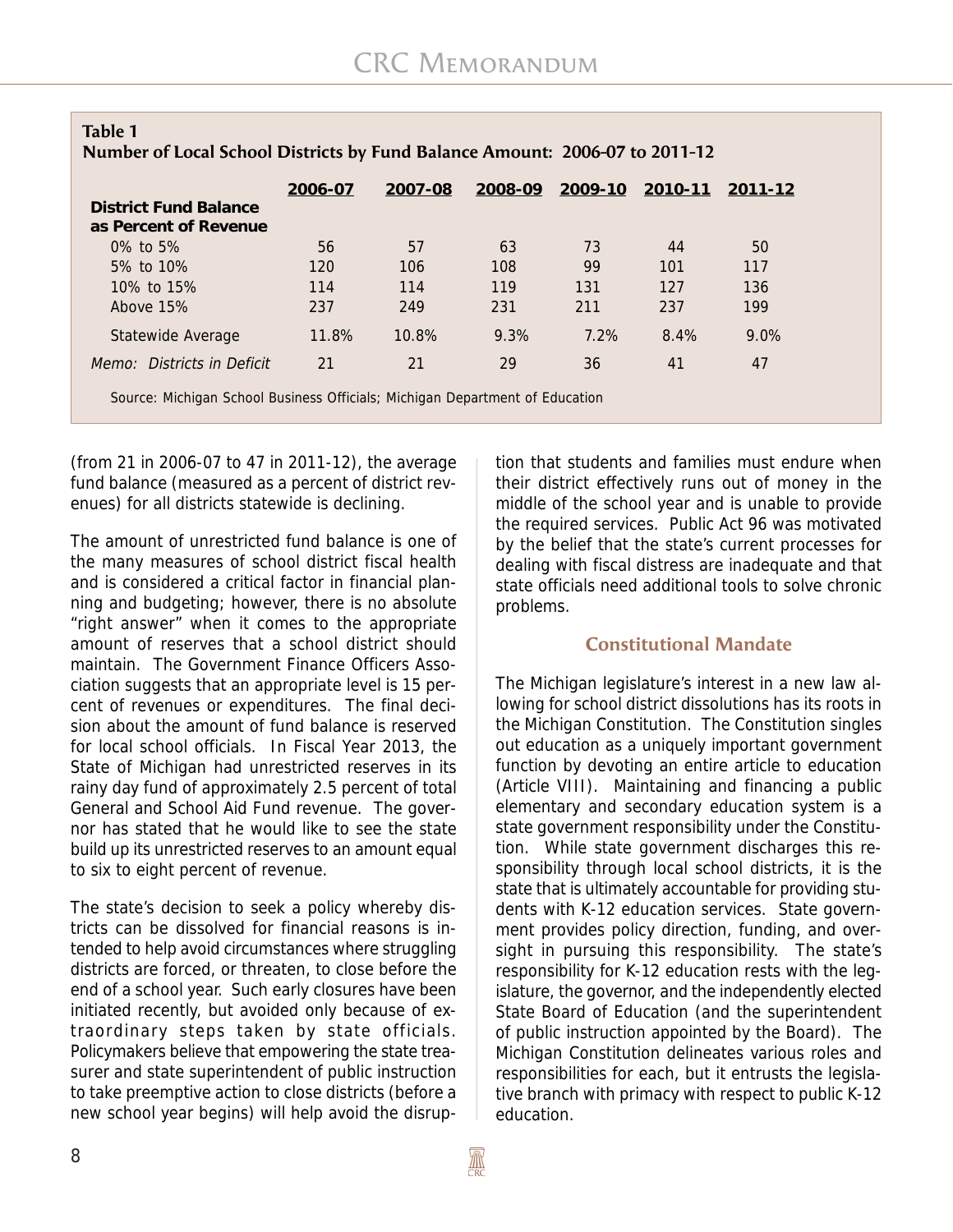Section 2 of Article VIII states that it is the legislature's responsibility to ensure that all children have access to a free public education. When financially struggling school districts are unable to provide the required services prescribed by law, the legislature must address such a void. While the State of Michigan has enacted a number of laws to prevent and react to school district fiscal distress, it had not adopted a policy to require district dissolution in those cases where financial recovery was not deemed to be a viable option. Granting the superintendent of public instruction and the state treasurer with the authority to dissolve districts and assign students to other districts is an extension of the legislature's constitutional responsibility to maintain and support a free K-12 public education.

#### **Protecting the State's Credit Rating**

Michigan has a long tradition of municipal home rule and local control of school districts. At the same time that the State of Michigan must honor these traditions, it has a parochial interest to ensure that fiscal problems of a single entity do not spill over and become a contagion for state government and other local governments. The state's interest is borne out of the fact that units of local government are considered creatures of the state; the state is ultimately responsible for these entities. The fiscal problems of local governments, if left unaddressed, can become problems for the state.

Fiscal distress may seem isolated and appear only to affect the school district experiencing trouble; however, the repercussions from a school district failing to make payroll, delaying or avoiding vendor payments, or missing scheduled debt service payments can reverberate outside a district's boundaries. The state's credit worthiness, as well as that of other districts, can be negatively affected when distressed districts fail to meet their financial obligations in a timely manner. For example, all districts might find it more expensive to borrow for cash flow purposes because of higher interest rates charged by purchasers of state-issued debt, such as the State Aid Note program. Potential investors could view any Michigan government debt as a riskier proposition, thereby demanding a higher return, if the state is unwilling to step in and help address the financial problems of local governments.

#### **Accountability for State Taxes Shared with Schools**

The state plays a major role in the finances of local government, delivering \$15.8 billion of state-sourced revenue to all types of local governments for multiple purposes. A significant portion of this amount, approximately 70 percent, is distributed to deliver public K-12 education. State revenues accounted for nearly two-thirds of the total revenue (state, local, and federal) available for school district operations in fiscal year 2012. State government has an interest in ensuring that the taxes it levies and collects are used in an efficient manner. Regardless of whether the taxes are used to finance services directly delivered by the state or passed along to school districts to deliver services, the state is ultimately accountable for the taxes it levies.

In being accountable for the taxes it collects, the state, therefore, has an obligation to be concerned about the fiscal health and operations of schools. A policy that allows state officials to dissolve school districts sheds light on the balance that state government must strike between honoring the traditions of local control of school districts and being accountable to taxpayers for the efficient use of state taxes for K-12 education.

#### **Local Government Consolidation**

Granting state officials the authority to dissolve financially struggling school districts also advances a goal advocated by many state policymakers: consolidation of local governments and/or the consolidation of local government services. For proponents of consolidation generally, the most common motivation to pursue consolidation of governments is to achieve economies of scale for local governments, which will lead to cost savings. School district consolidation advocates believe that district mergers will reduce costs by increasing the number of students served in a single district and spreading the fixed costs for school operations over more students. By doing this, the per-pupil cost of educating students declines. In addition to this primary justification for consolidation, other proponents support consolidation as a means to improve academic performance, provide additional educational opportunities for all students, and improve instruction.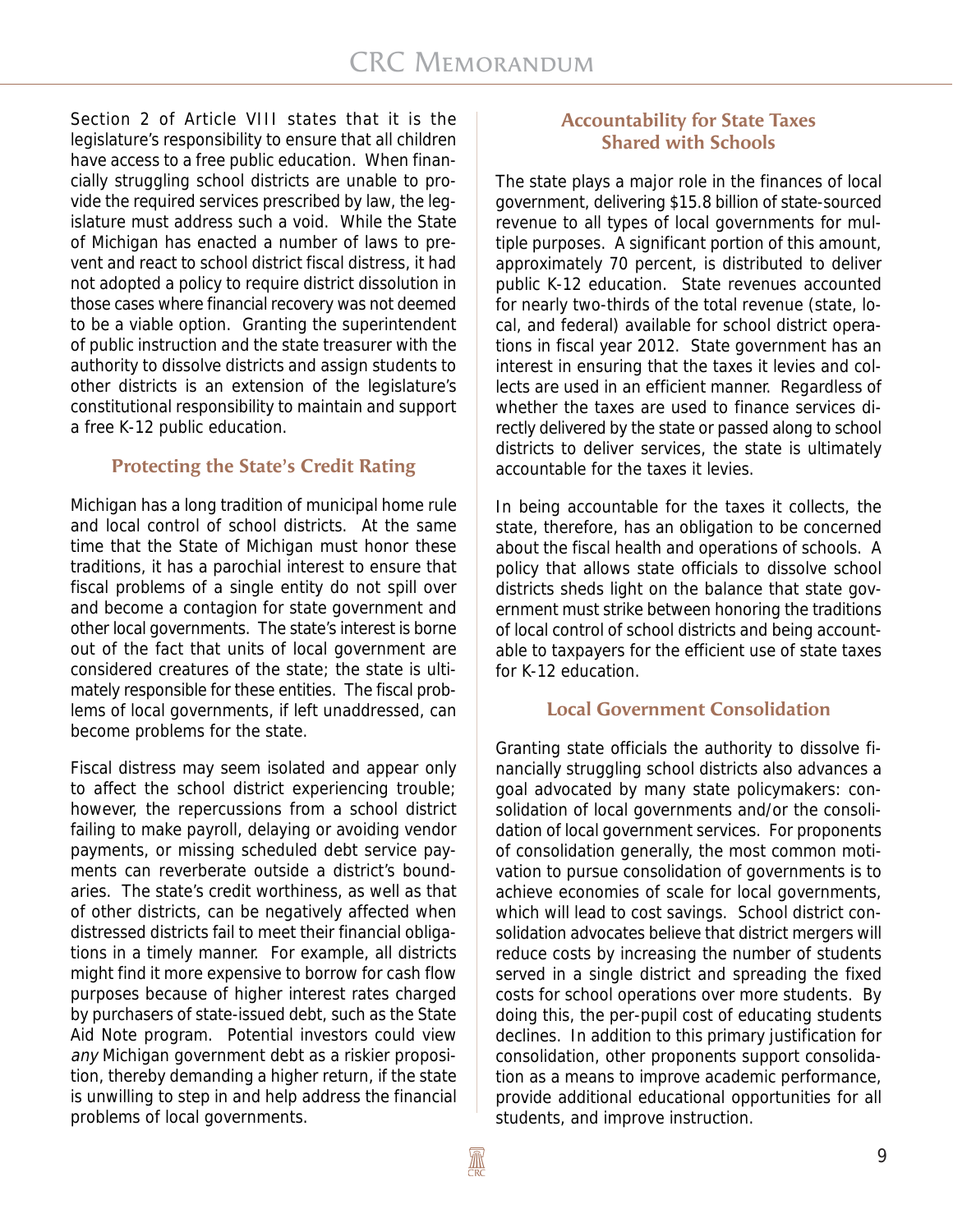Local government consolidation in Michigan has garnered significant attention in recent years, although actual consolidation experiences have been sparse. Governments have been more receptive to consolidating services and much less open to complete mergers. School districts have not been immune from policy discussions surrounding local government consolidation. A high profile merger took effect this school year when the Willow Run School District voluntarily merged with Ypsilanti Public Schools to create a new district, Ypsilanti Community Schools.

There are currently 549 traditional school districts in Michigan with student bodies ranging in size from the single digits to nearly 50,000. About one-third of the districts have fewer than 1,000 students. Given the ongoing fiscal challenges faced by many school districts across the state and the rare occurrence of voluntary consolidations, citizens, the media, and policymakers have asked whether the state should be supporting such a large number or relatively smaller districts. Many have inquired whether smaller districts should be forced to consolidate into larger districts in the hopes of realizing economies of scale and achieving taxpayer savings.

Until recently, state policymakers have shied away from forcing consolidations. Instead, the state has taken steps to incent local school districts to consider consolidation, both complete consolidation of governmental units but also consolidation of services. State policymakers have used financial incentives to encourage local governments to pursue consolidations by making state funds available on a competitive basis to help with up-front and transition costs. Funds are available to help with service consolidation as well as unit mergers, but funding primacy is given to the merger of two or more local units. To some degree, the new district dissolution process of Public Act 96 is likely to advance the policy goal of reducing the number of school districts through forced consolidation.

### **Revisiting School District Dissolutions: Other Considerations**

Clearly, the state's speedy development, consideration, and adoption of a new policy allowing for state dissolutions of local school districts was prompted by concerns over a few districts.<sup>8</sup> The speed at which the legislation was enacted does not mean that policymakers were not legitimately concerned about these schools' abilities to provide K-12 services for the upcoming school year. On the contrary, the short amount of time it took to craft the new law suggests that lawmakers understood well, and took seriously, their responsibilities. As was mentioned above in the discussion of justifications for the new policy, it is the state government, not local districts, that is bound by a constitutional obligation to provide K-12 educational services.

It is possible that Public Act 96 was a policy response to a limited number of school districts and that this response was appropriate given the specific situations of the targeted districts. The fact that there are a number of specific conditions that have to be met to trigger a dissolution suggest that the new law could have been intended as a "one off" response; however, there is no guarantee that other similarly situated districts would not trigger the response in the future. The authority for the state treasurer and state superintendent of public instruction to dissolve districts did not cease with the dissolutions of the Buena Vista and the City of Inkster school districts. For these reasons, this new authority must be understood in a broader context. Also, the limited public discourse and legislative deliberations surrounding the law's enactment did not address a number of issues that arose following the forced dissolution of these districts. Shedding light on these issues should help guide future decisions about dissolving school districts and the state's response to fiscal distress.

#### **Local Approval for School District Reorganization**

School district dissolution is one method for modifying school district boundaries. Other methods include consolidation, annexation, and property transfers (see box). While other methods may have the same end result as dissolution - one or more districts cease to exist - there is one key difference between dissolution and the other mechanisms. Dissolution is involuntary, while the other methods are voluntary.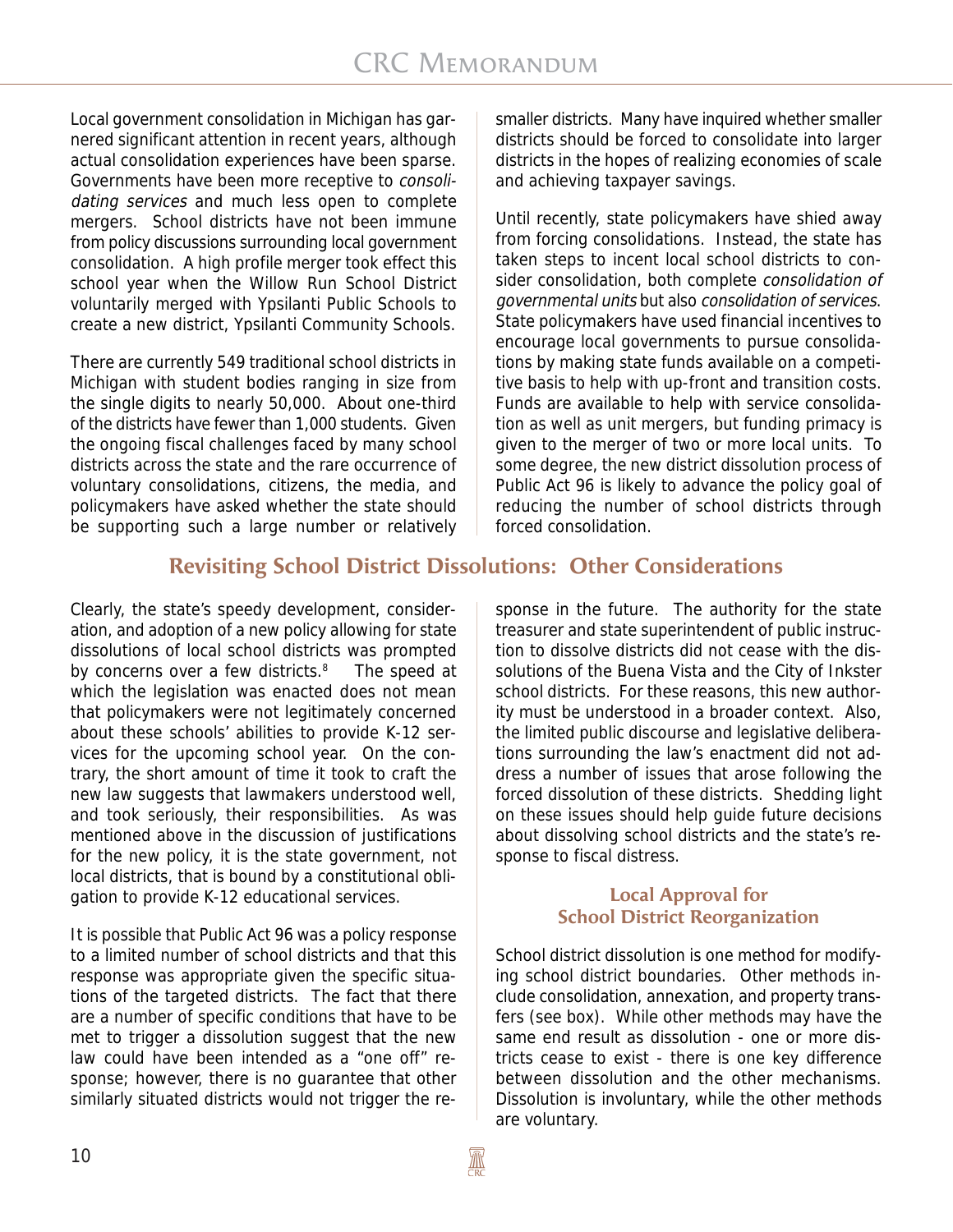All methods, except dissolution, require substantial local buy-in before reorganization can occur. The recent example of consolidating the Ypsilanti and Willow Run school districts into a new single school district sheds light on the important role local control plays in voluntary school reorganizations. The consolidation process involved considerable stakeholder input, approval by the affected school boards, and a popular vote of all electors in the new school district. The entire process took many months to complete. The new district dissolution process, on the other hand, only requires the state treasurer and superintendent of public instruction to consult with the intermediate school district in which the subject district is located. There is no prerequisite for local board or voter approval to initiate dissolution. In fact, the entire process can occur in a very limited amount of time. The new policy marks a departure from previous laws that require a local vote to alter school district organization.

#### **Bypass Public Act 436**

An important aspect of Public Act 96 is the fact that it allows state officials to unilaterally bypass the established processes that state government created

specifically for dealing with local government financial emergencies. Public Act 436 of 2012 (Local Financial Stability and Choice Act) establishes various review, reporting, notification, determination, and selection processes for dealing with local fiscal distress. Although state government drives the overall Public Act 436 process, local officials are afforded the ability to raise appeals at various junctures throughout the process. Also, in cases where the state determines a financial emergency exists, the local government has the power to select the option that will be used to address the emergency. In contrast, under Public Act 96, the state superintendent of public instruction is not bound by the deliberative PA 436 processes and is authorized to dissolve a school district after confirming that specific conditions are met and determining that a district is not "financially viable."9

Currently, four Michigan school districts are operating under the authority of Public Act 436 (three have emergency managers and one is operating under a consent decree). Additionally, two districts are engaged in the review stages of Public Act 436 and it is not yet known whether a financial emergency exists in these districts.<sup>10</sup> One of these districts

#### **Methods of School Reorganization**

**Consolidation.** Consolidation is a process used to merge two or more existing districts into a single new district. A request for a consolidation election can be made by the electors in each district or the local boards of education. The request is directed to the intermediate school district superintendent, who is then required to forward the request to the State Board of Education for its approval or rejection. The Board may approve the request or deny one or more districts from inclusion in the proposed consolidation vote. Board action is final.

**Annexation.** Annexation occurs when all or part of one district attaches another district to itself. The annexed district disappears and becomes part of a larger territory. Multiple districts can be involved in an annexation proposal, but each procedure is separate. The board of the annexing district must approve the annexation as well as a majority of the electors in the annexed district. The State Board also must approve a proposed annexation.

**Annexation and Transfer.** This process occurs when a portion of a district is annexed to a district and the balance of the annexed district's territory is transferred to one or more districts. This process differs from annexation in that two districts receive part of the annexed district's territory as opposed to a single district receiving all of the territory. The annexing district must receive at least 50 percent of the taxable value of the district being divided. Both receiving districts' boards must approve the reorganization. Electors in the annexed district must approve as well. The state superintendent can approve or disapprove of the proposed division.

**Dissolution.** Prior to the enactment of Public Act 96, a school district could only be dissolved if there were not enough persons in the district qualified to hold office or who will accept the offices. Under this process, a district losses its organization and the intermediate school district board attaches the school district's territory to another district or districts. The process does not involve a vote of district electors.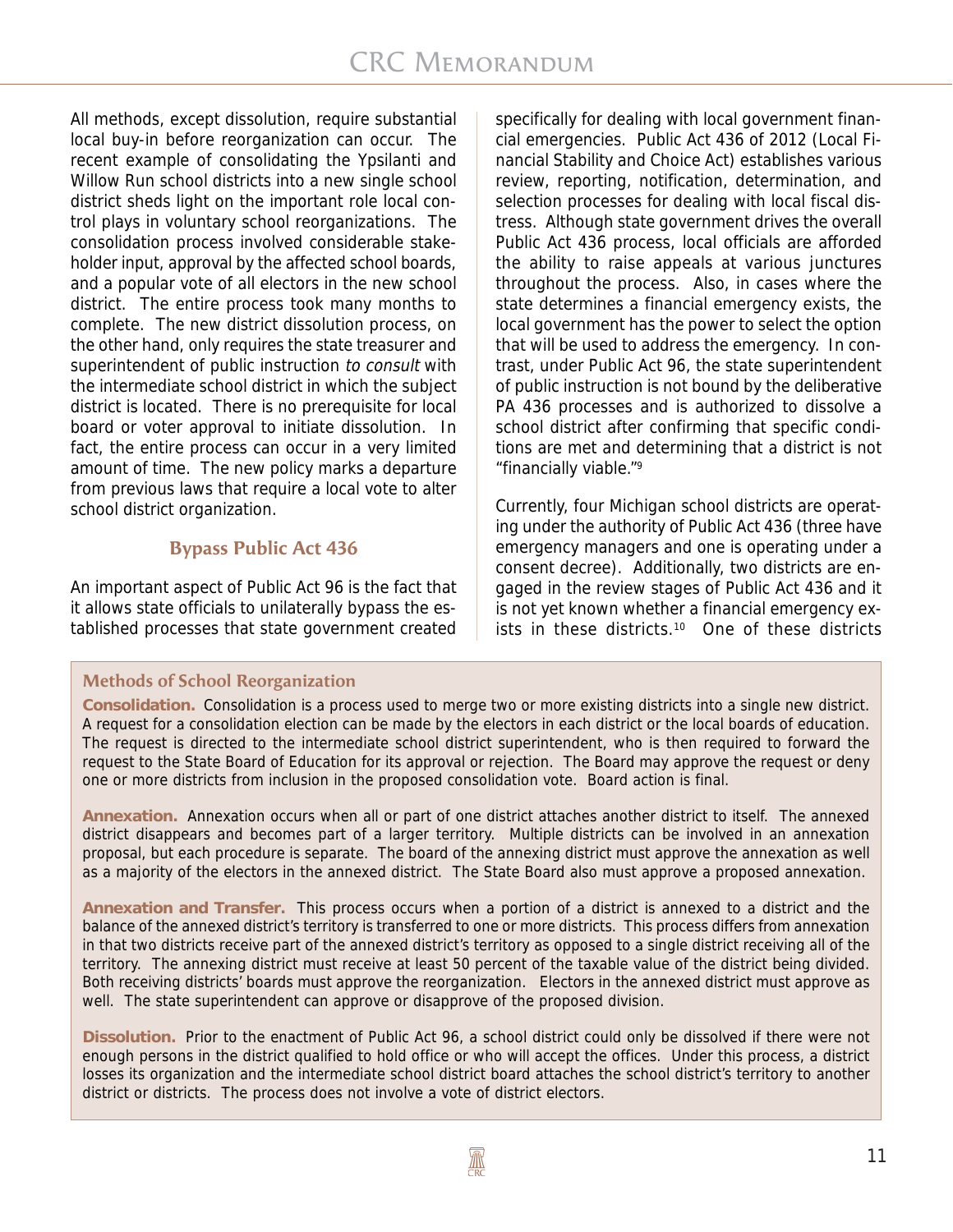(Pontiac) originally was a target for dissolution under the proposed new policy; however, during the legislative process, an enrollment threshold was included to exclude schools with enrollments above 2,400 pupils and below 300 pupils (Pontiac has 5,195 pupils). In early August, just after Public Act 96 became law, the governor determined that a financial emergency existed in the Pontiac school district and a consent decree was agreed to as the option to deal with the district's financial emergency.

#### **State Assumption of School Debts**

The dissolution process effectively transfers the responsibility for financing a dissolved district's outstanding debts to all other districts in the state, including other financially strapped districts. Also, as a result of district dissolution, the State of Michigan has to shoulder the costs of financing the stranded retirement costs associated with the dissolved district's former employees. Because the state funds available for these costs will trickle in over a number of years as opposed to being immediately available to satisfy all outstanding debts at one time, the state will be paying for dissolved districts' financial problems for a number of years.

Under the dissolution process, the 18-mill non-homestead local school operating tax continues to be levied on property in the dissolved district despite the fact that the district is no longer educating students. The 18-mill tax is paid by businesses and second homeowners and is not levied on primary residences. The proceeds of the tax are normally used to finance the "local" portion of the per-pupil foundation grant. Under a dissolution scenario, the full yield of this tax is removed from the foundation grant and directed at deficit elimination and debt repayment. To make up for the "lost" local funding from the foundation grant program each year, the state School Aid Fund has to contribute more for the foundation grant of students from the dissolved district (who are attending other districts). For these students, the state funds 100 percent of their per-pupil grant until the dissolved district's debts are repaid. Thus, until all the debts are satisfied, an amount of funding equal to the 18-mill taxes in the Buena Vista and Inkster school districts is not available to other districts to finance their foundation grants or the various categorical grants they receive (e.g., at-risk). Upon debt repayment, the 18-mill tax collected in the dissolved district is combined with the 18-mill tax collected in the receiving district and used to fund the foundation grant.

Repurposing the 18-mill tax for debt repayment in this manner works the same way as it does when an emergency manager "charterizes" an entire local school district. In both cases, the state assumes responsibility for eliminating school district debts. Clearly, state policymakers used the experience with chartering the Muskegon Heights and Highland Park school districts (discussed earlier) as a template for crafting this key aspect of the new school district dissolution policy.

The recent dissolutions illustrate the fiscal effects of using the 18-mill tax for debt retirement and not the foundation grant. According to the state, the Buena Vista and the City of Inkster school districts had accumulated deficits of \$1.0 million and \$12.8 million, respectively, at the end of 2011-12 school year (most recent data). The Senate Fiscal Agency notes that the total outstanding debts for these districts are \$3.0 million and \$18.0 million, respectively.<sup>11</sup> Thus, as a result of their dissolutions, approximately \$21 million will be diverted from the foundation grant program while the local school operating tax is used for debt repayment in these two districts over a number of years. As of October 2013, the tax generates \$1.6 million in the Buena Vista school district and just under \$1.0 million in the City of Inkster school district. Therefore, in the first year of debt repayment, about \$2.6 million in local school operating tax revenue will be diverted from the foundation grant program, requiring an equal amount of state aid to make per-pupil grants whole.<sup>12</sup> The Buena Vista school district's debts are estimated to be repaid in two to three years, but it will likely require at least 15 years to repay all of the City of Inkster school district's debts based on the projected yield of the 18-mill tax in that district.

Also, the responsibility for financing all of the unfunded retirement costs for former employees of a dissolved district are transferred to the state. Because of the current statutory cap on districts' contributions to the Michigan Public School Employee's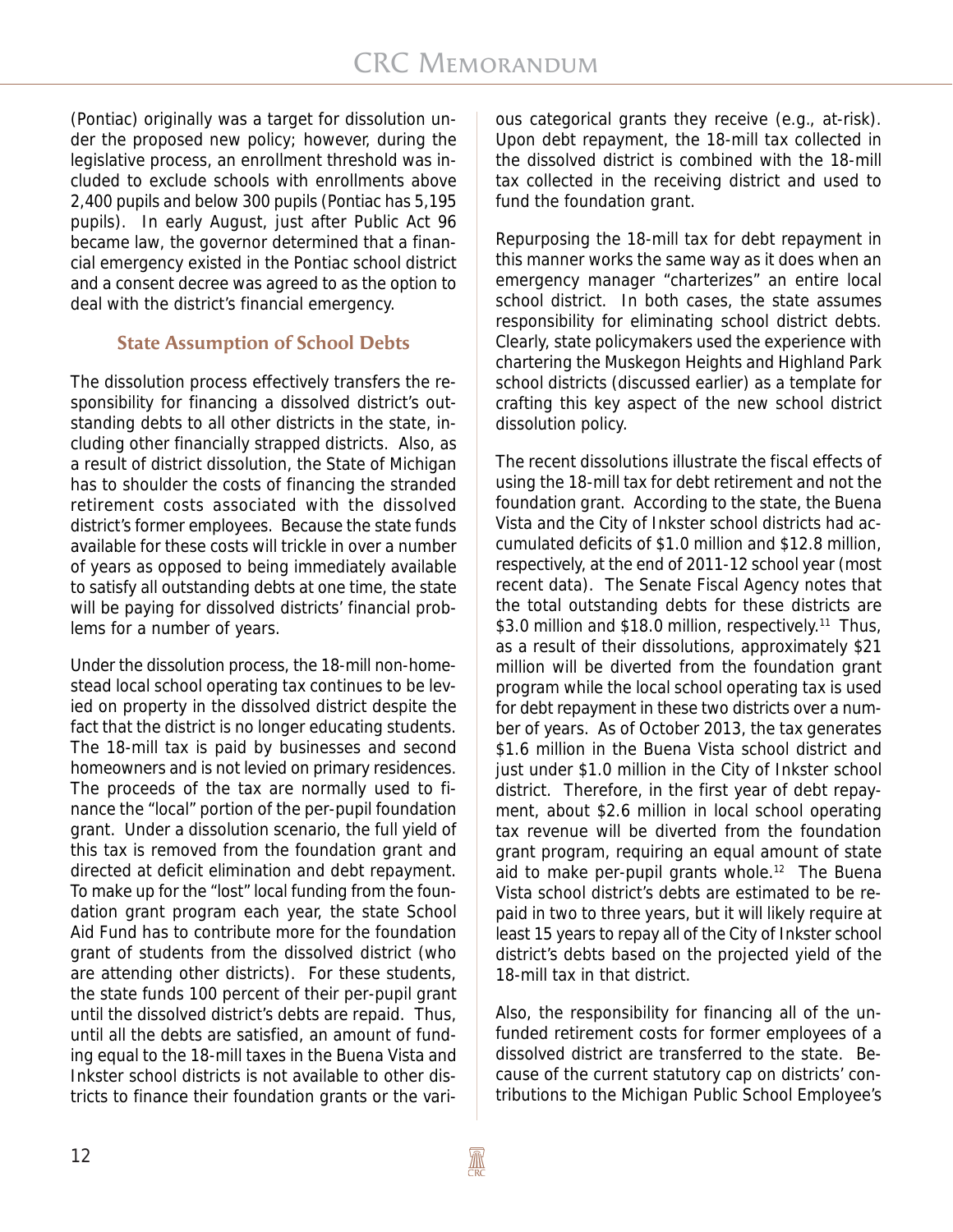Retirement System (MPSERS) for unfunded liabilities, the state will have to pick up a larger amount of the total annual unfunded retirement costs. The state will meet the increased obligation with School Aid Fund dollars, resulting in fewer School Aid Fund dollars for other districts in the state to share.

Thus, while it may appear that the accumulated deficits of dissolved districts are liquidated by taxes levied on property owners in the districts (i.e., 18-mill school operating tax), the actual mechanics of the state's new policy result in the state shouldering the burden for deficit reduction, either through the General Fund or the School Aid Fund.

As previously noted, the emergency manager law does not provide school districts with additional resources for dealing with distress, but Public Act 96 does. State government, through its adoption of this new policy, is signaling that some financial problems cannot be solved without the aid of additional funds. If this is the case, then it might be appropriate to provide these resources sooner, through the emergency manager process, rather than as a last resort (i.e., upon district dissolution). Providing these resources earlier in the process, but with strict conditions attached to their acceptance, could assist an emergency manager with implementing certain management and financial reforms required to address the distress and therefore stave off having to dissolve the school district.

#### **Property Tax Issues Associated with Public Act 96**

Provisions in Public Act 96 also raise a number of questions about the appropriate use of certain taxes. First, the law allows the proceeds from school taxes to be used for purposes not contemplated when voters originally approved the taxes. Second, by modifying how school taxes are used, Public Act 96 could result in the inequitable treatment of some taxpayers.

As discussed above, a key aspect of Public Act 96 that allows a dissolved district to address its fiscal problems is the authorization to continue to levy a school operating tax after it ceases operations. Using the 18-mill tax for deficit reduction breaks with the traditions of how Michigan has funded K-12 public

education. Since enactment of the Proposal A school finance system in 1994, the 18-mill tax has been exclusively dedicated to finance the foundation grant for operating costs in traditional public school districts. (As noted earlier, the foundation grant for charter schools has always been funded 100 percent by the School Aid Fund.) While state law has been changed to allow the tax to be used to eliminate previous years' deficits, it is unlikely that the local voters who authorized the 18-mill tax contemplated that the use of the tax would be changed after they authorized the levy.<sup>13</sup>

Using the local operating tax for deficit reduction could create inequitable treatment of taxpayers. This would result from timing issues related to gaining voter approval to levy the operating tax in order to eliminate a district's deficit. Under the law, authorization for the dissolved district to continue to levy the tax expires after its debts are retired or refunded. While the tax is being levied by the dissolved district for deficit reduction, the 18-mill tax levied by the district that absorbed the dissolved district (for the foundation grant) cannot be levied on property owners in the dissolved district.

Authorization to levy the school operating tax can only occur by a popular vote of registered electors in a school district and the expiration date for each district's levy is different. Districts commonly ask electors to authorize the tax for five to ten years. The different authorization expirations can create a situation where taxpayers in the geographic area of the dissolved district could enjoy tax relief for a period of time after the dissolved districts' debts are retired, but before the 18-mill tax is reauthorized by voters.14 While the school district absorbing the dissolved district can schedule a millage election to reauthorize the tax before the expiration of its current levy, this is not required under Public Act 96. In fact, the absorbing district, from a purely financial standpoint, would be indifferent to renewing the 18 mills since the state would continue to make up for the 18-mills not being collected from taxing property in the dissolved district. During this time, taxpayers in the dissolved district (primarily businesses) would be exempt from taxation, while taxpayers in the receiving district continue to pay the school operating tax. Thus, the new law has the potential to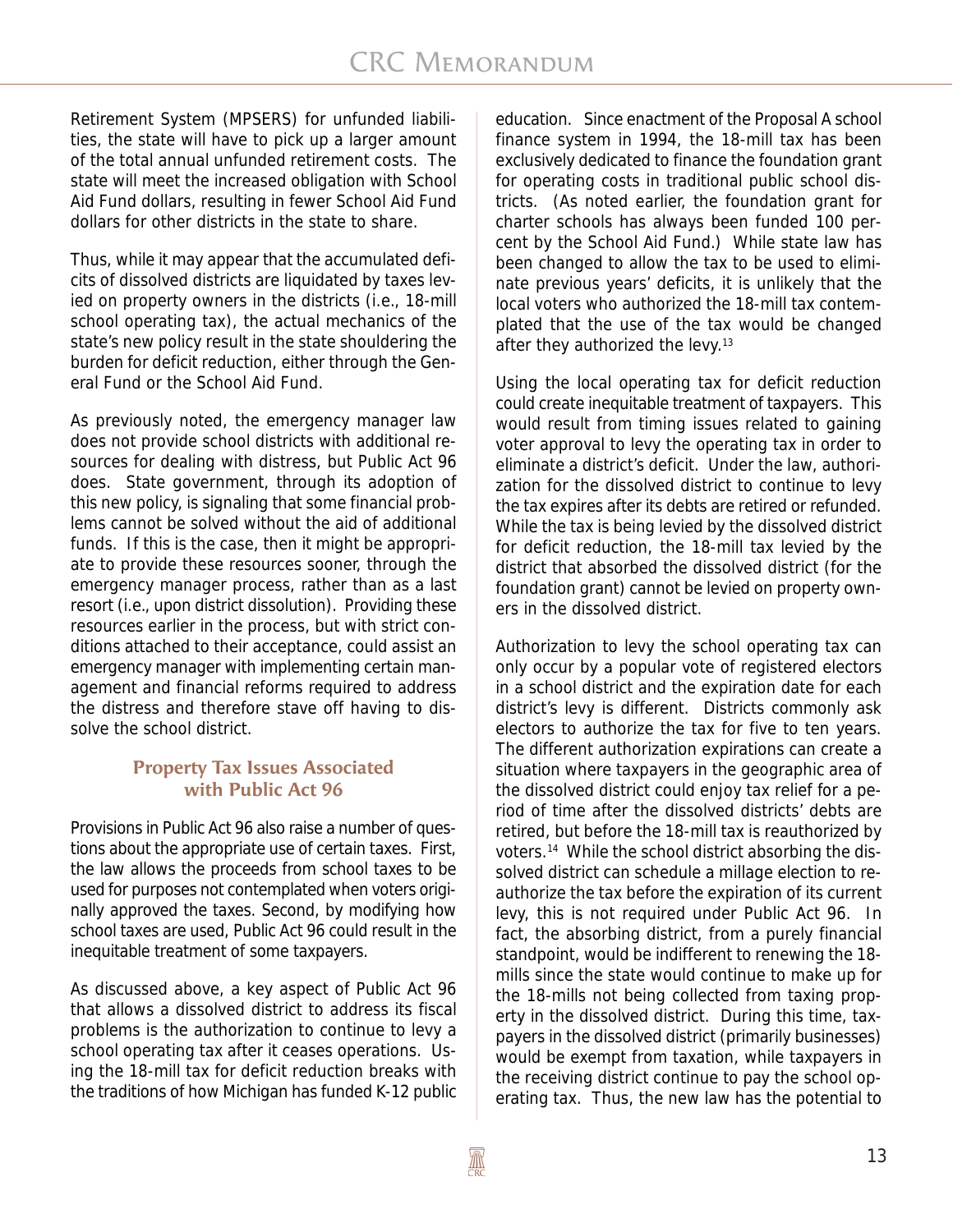contribute to the inequitable treatment of similar taxpayers for a period of time.

In addition to the 18-mill school operating tax, school districts levy sinking fund and debt taxes. Sinking fund levies are intended to cover the cost of building repairs, which may otherwise be financed from foundation grant revenues. Debt levies pay for bonded capital expenses, such as new buildings. Both of these taxes require voter approval and the authorization to levy them usually extends for a number of years (e.g., sinking fund taxes can be authorized for up to 20 years). Dissolved school districts that have authorized these levies must continue to tax until the authorization expires (e.g., debt is retired). Under Public Act 96, the proceeds of any authorized sinking fund levy are allocated by the ISD to each receiving district that operates a building previously operated by the dissolved district.

Taxpayers in a dissolved district could be forced to pay these taxes even if the capital stock of the district is mothballed because there is no requirement under PA 96 that a receiving district utilize the buildings it obtains from a dissolved district. In the case of the Buena Vista and City of Inkster school districts, students are attending schools of the receiving districts because the districts had excess capacity in their buildings to accommodate the influx of new students. While the funds from sinking funds may be used by the receiving district for its buildings, this was not contemplated by the voters when they approved the tax. Also, under a dissolution scenario, it is possible that taxpayers would have to pay the debt for vacant or nonexistent school buildings for years to come because authorization to levy these taxes often lasts up to 30 years. This creates a situation where taxpayers would be paying for capital facilities that are no longer in use or even owned by the jurisdiction currently levying the tax.

#### **Other Options Not Necessarily Better**

The students of a dissolved district that are assigned to a neighboring district to receive their education are not guaranteed to land in a district that has a significantly better track record, financially or academically, than their former district. While some students of a dissolved district will take advantage of Michigan's education choice policies to find an alternative (another local district or a charter school) that is in better shape than their former district, not all families are in a position to avail themselves of this option. This will likely be a problem for those students that cannot access a district other than the one they are assigned to by their intermediate school district. For those students and families with the means to overcome barriers (e.g., transportation) to taking advantage of choice options, finding a better district and one that meets their educational needs may not be a problem.

The default process outlined in Public Act 96 requires an intermediate school district (or the state superintendent of public instruction) to assign students of a dissolved district to nearby districts. The law requires that decision makers take into account certain factors when determining where to assign students, such as existing enrollments, the number of low-income students, and the number of special education students in other districts. These factors may be important; however, equally important for the future success of the students being assigned is the financial condition and the academic performance of the districts under consideration. The law does not require the intermediate school district to consider whether a student's new district will be an improvement over his or her former district. It should be noted, however, that nothing prevents decision makers from taking other factors into consideration.

Following the dissolution of the City of Inkster school district in July, the Wayne Regional Educational Service Agency assigned Inkster's former students to the four contiguous districts – Romulus, Taylor, Wayne-Westland, and Westwood. Of the four receiving school districts, only Wayne-Westland is not currently on the state's deficit district list. From a financial perspective, none of these districts appear to be a significant improvement over Inkster. While their deficits may not be as large as Inkster's, the other districts may face other negative factors that are not entirely captured by a deficit figure. Should one of these districts continue to experience fiscal distress and be forced to dissolve at some point, Inkster's former students would be assigned to yet another district without any guarantee that this new district is in better financial condition.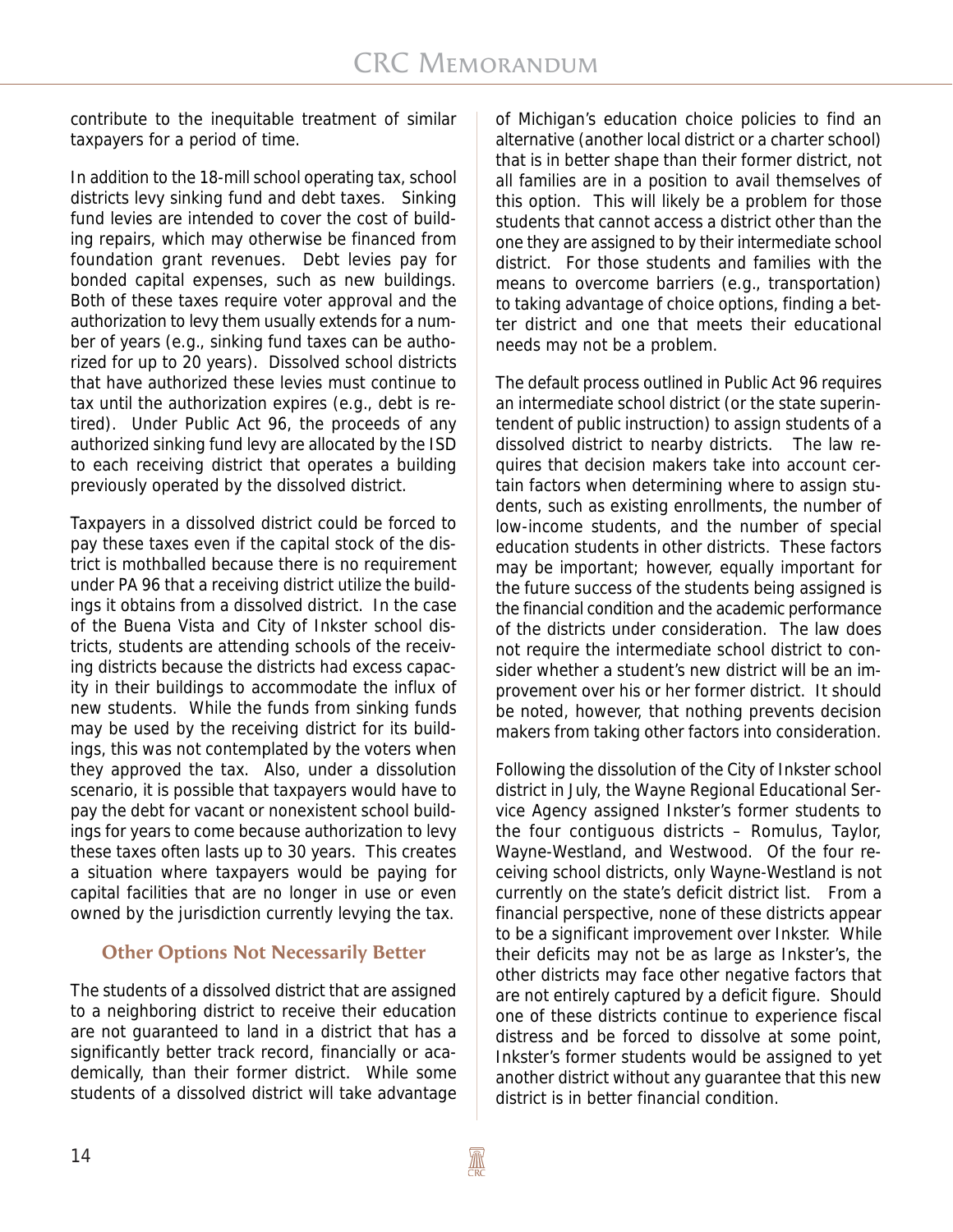#### **Geography**

The geographic size of Michigan local school districts varies considerably. The average district is 106 square miles with almost 112 students per square mile (median district is 72 square miles with approximately 20 students per square mile). Districts range in size from 1.5 square miles to 1,281 square miles. Student density ranges from less than 1 student per square mile to 1,471 students per square mile.

Given the variety among districts, geography should be a consideration in district dissolution; however, it is not. If a dissolved district's schools are mothballed because a receiving district has excess capacity in

Significant fiscal distress is not a widespread problem among Michigan's 549 local school districts; however, it is evident that the financial condition of many districts has deteriorated in recent years in response to the combination of declining student enrollments, per-pupil funding cuts, rising retirement costs, and poor fiscal management. Because districts confront a semi-fixed cost structure, "managing down" operational expenditures to achieve a balanced budget has been a challenge for many districts. For some districts, these financial pressures and other factors have led to significant fiscal distress that necessitate direct state intervention. It must be acknowledged that the vast majority of districts, despite dealing with the same pressures and factors, have been able to maintain fiscal balance and deliver the academic program required by law. For those isolated districts deemed to be failing, academic failure can be a key contributor to and a resultant symptom of ongoing financial problems.

State government, which is ultimately responsible for public K-12 education, must be equipped with the policy tools to deal with those circumstances where preventative measures and policies are insufficient and when school districts fail financially. To this end, the state government has developed policies to deal with both academic failures (e.g., the Education Achievement Authority, the state's reform district) as well as financial failures (e.g., emergency manager statute). These policies involve direct intervention in local school affairs, including the proits school buildings or its buildings are newer or recently updated, students from the dissolved district may find it more difficult and time consuming to get to school. For districts providing transportation services, this means that students will have to be on the bus for more time. If a receiving district does not provide transportation (to any of its students), some students may find it extremely difficult to access the school they are assigned to. Public Act 96 does not require district geography considerations to be taken into account as part of the decision to dissolve a district. Also, the law does not require an intermediate school district to take geographic factors into account when assigning the students of a dissolved district to a neighboring school district.

# **In Search of Policy Guidance**

vision of state-appointed officials, the requirement to adopt certain "reform" models, and the loss of some control to manage and govern local schools.

The adoption of Public Act 96 of 2013 allowing for state dissolutions of local school districts represents a break from the deliberative and participatory processes contained in the state's main legal framework (emergency manager law) for intervening in district financial matters. Until recently, the state had relied on the authority and powers contained in various versions of the emergency manager law to intervene in the fiscal affairs of local districts when certain conditions were met. Now, the state has what some might consider the ultimate tool at its disposal to initiate corrective action: the authority to unilaterally close schools and abolish local districts as a means to address school district fiscal distress. While the law ensures that the fiscal problems will be dealt with expeditiously, it does not guarantee that students will be placed in an educational setting that is significantly better, financially or academically.

It is possible that Public Act 96 was enacted as a "one off" response and that state officials have no intention of abandoning the emergency manager law as its preferred response to fiscal distress. In the development of this new law, state officials suggested that the emergency manager law was not an option for dealing with either the Buena Vista or the Inkster school districts. From this admission alone, it is clear that the emergency manager law is not a viable tool